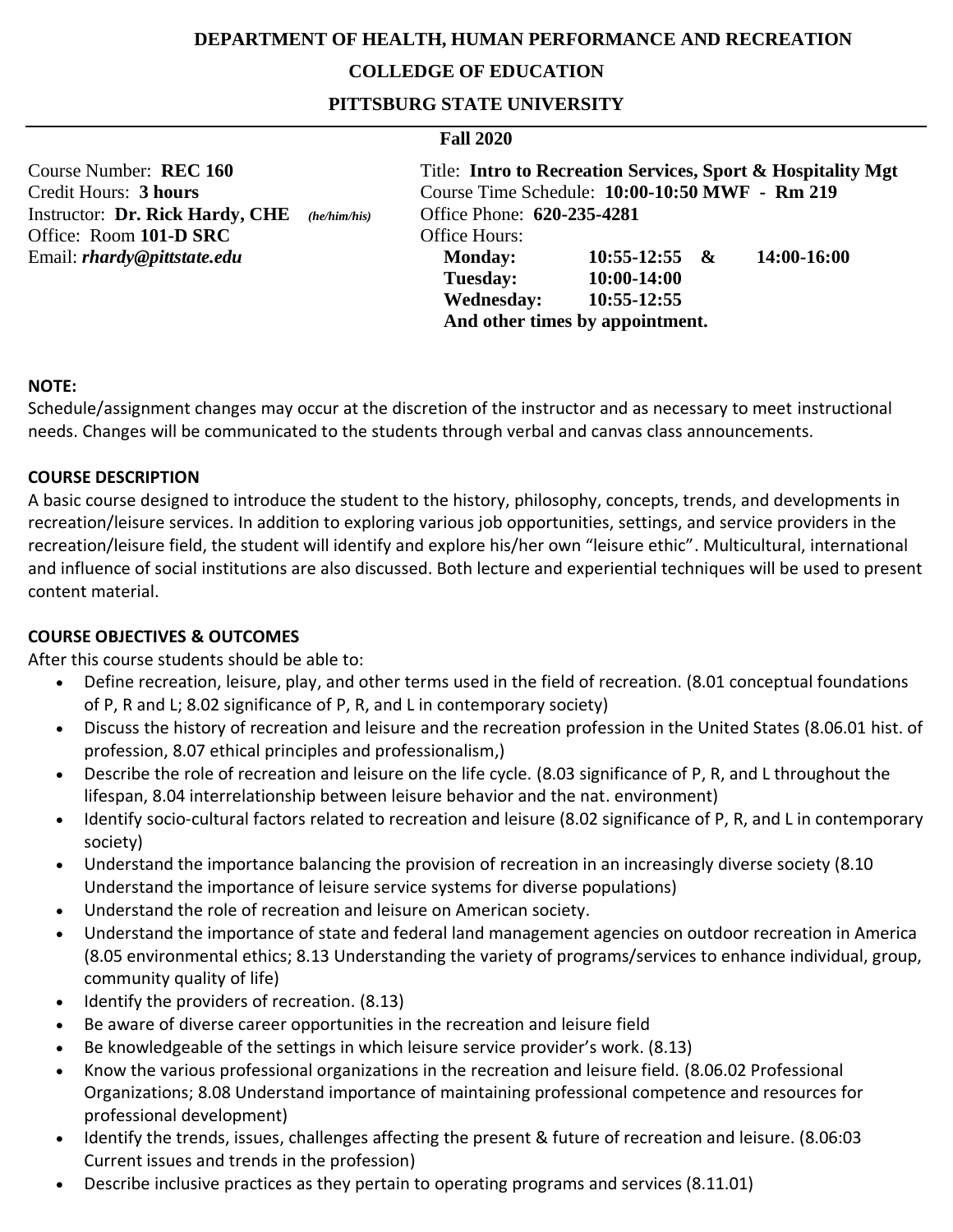#### **INSTRUCTIONAL RESOURCES**

Required Textbook and Materials: There is a textbook required for the class. Other required course materials, including video note taking guides will be available on Canvas or given out in class.

**Textbook:** *Introduction to Recreation & Leisure 3rd Ed., Tapps & Wells, Editiors., Human Kinetics* 978-1-4925-4312-1

Additional readings and resources: All additional course materials that may be needed for the course will be available on Canvas for reading, downloading, or printing.

#### **TEACHING STRATEGIES**

A variety of teaching strategies will be used in the class including lecture, class discussion, video or slides, guest speakers, and library research.

### **EVALUATION, WEIGHTING SYSTEM, AND GRADE ASSIGNMENT**

(Reminder—to be accepted to the Recreation major you must earn at least a 2.5 GPA in REC 160 and 240. You must ALSO have a 2.5 GPA in the major to be allowed to do an internship in the major)

This class is NOT graded on a curve. It is a required course in the major. By using a weighted grading system every student has an equal opportunity to receive an A grade. Your final grade will be based on your own achievement in the class rather than your performance compared to all others in the class. Thus, the only person you are competing against in the class is yourself.

It is EASY to earn a good grade in this class if you do just 5 things:

- Come to class each class period and be here when roll is taken (if you are not here you will be counted as absent).
- Do the assigned reading before class. There may be unannounced quizzes during the semester based on the reading for a particular day.
- Prepare well for exams. At least 65% of every exam is taken from the book. You NEED the book.
- Turn assignments in on time. No late assignments accepted.
- Take advantage of all extra credit opportunities (these usually get you a grade bump).

## **ACCESS TO THE STUDENT RECREATION CENTER (SRC)**

To gain access to the SRC workout, gyms, etc. you **must** have you "ACTIVE" PSU student ID with you. PSU needs to be able to ensure that the SRC is being used by the people authorized to be using it. "Approved users are currently enrolled students, staff with paid membership or individuals approved access by the Department of Campus Recreation. You could be denied access into the Recreation Center if you don't have your valid ID in your possession at the time of entry. This could impact you attendance in classes and/or your grade. PLEASE BRING YOUR ACTIVE PSU ID CARD WITH YOU EVERY DAY.

## **EXPECTATIONS OF STUDENTS**

This class is a professional preparation course. It is the first in a series of professional preparation courses for students planning a career in the field of recreation. A basic understanding of recreation behavior is important to those who will affect the lives of individuals over the course of their careers and make decisions concerning the use of funding that they are given stewardship over. This course is important and I am committed to a high expectation for myself as the instructor. I hope you will commit yourself to an equally high standard as a participant in the class. The following policies are intended to prevent disruption and distraction by those students for whom they are intended.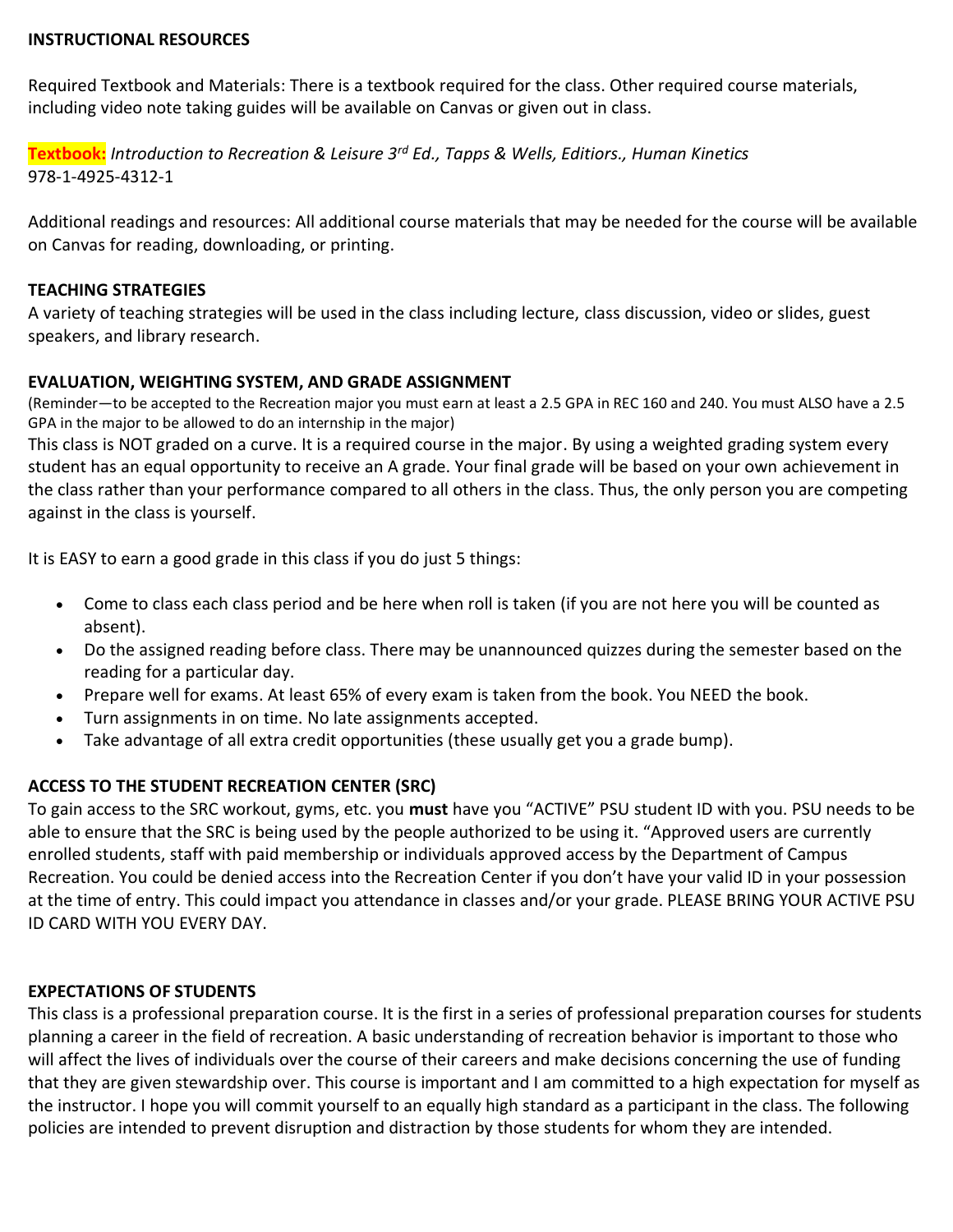**Class Attendance.** Attendance will be taken each class period. You need to be here when the roll is taken and remain for the entire class or you will receive an unexcused absence. Absence for any reason will be counted if they are not excused. This includes absences for athletic competition. You must notify me in advance of any school sanctioned events to be excused. You are permitted 3 absences. Your 4th absence is when your grade will be affected. At 4 absences your final grade will be reduced one letter grade. If you reach 5 absences you may be dropped. Note, if you are not here when I take role this will count as an absence.

**Completion of Assignments.** Assignments are due at the beginning of the class period that they are due. Unless, otherwise noted on canvas or in class. No late assignments will be accepted. Assignments may be added or retracted from the syllabus. If you are absent and miss an in-class assignment you will NOT be able to make-up that assignment.

**Class Format**. The scheduled class time is from 10:00-10:50 MWF. The class ends when the instructor finishes. Do not put things away early.

**Academic Honesty**. I expect absolute honesty from all students in the completion of assignments and will accept nothing less. Cheating in any form will not be tolerated and you will be dropped from the class and be given an F or XF.

## ACADEMIC INTEGRITY POLICY

Academic dishonesty by a student is defined as unethical activity associated with course work or grades. It includes, but is not limited to: (a) Giving or receiving unauthorized aid on examinations.

(b) Giving or receiving unauthorized aid in the preparation of notebooks,

themes, reports, papers or any other assignments.

(c) Submitting the same work for more than one course without the instructor's permission, and,

(d) Plagiarism. Plagiarism is defined as using ideas or writings of another and claiming them as one's own. Copying any material directly (be it the work of other students, professors, or colleagues) or copying information from print or electronic sources (including the internet) without explicitly acknowledging the true source of the material is plagiarism. Plagiarism also includes paraphrasing other individuals' ideas or concepts without acknowledging their work, or contribution. To avoid charges of plagiarism, students should follow the citation directions provided by the instructor and/or department in which the class is offered.

The above guidelines do not preclude group study for exams, sharing of sources for research projects, or students discussing their ideas with other members of the class unless explicitly prohibited by the instructor. Since the violation of academic honesty strikes at the heart of the education process, it is subject to the severest sanctions, up to and including receiving an "F" or "XF" (an "XF" indicates that "F" was the result of academic dishonest) for the entire class and dismissal from the university. For a full copy of this policy and the supplemental syllabus see:

[http://catalog.pittstate.edu/contentm/blueprints/blueprint\\_display.php?bp\\_listing\\_id=162&blueprint\\_id=124&sid=1&menu\\_id=7980](http://catalog.pittstate.edu/contentm/blueprints/blueprint_display.php?bp_listing_id=162&blueprint_id=124&sid=1&menu_id=7980)

**Classroom Etiquette:** It is really important in any class to be respectful of others, as well as, respectful of the instructor. Please follow these simple rules of decorum in the classroom.

- 1. If you are late for class please slip in as quietly as possible and take the first available seat so as to minimize the disturbance you have created.
- 2. Take care of personal needs BEFORE class. If you need to leave class for ANY reason you are not allowed to disturb the class a second time by coming back in.
- *3.* Cell phones please be sure your cell phone is either turned off or set to 'silent' (not vibrate). Calls or text messages are NEVER to be taken during class. DO NOT send text messages during class. This is not only rude but a distraction for students and a huge distraction for the instructor. I will ask to hold your phone until the end of class. *If I see your cell phone you get one warning, 2nd time you're asked to leave, third time you will be dropped.*
- 4. IPods and other electronic devices– please remove ear buds during class and do not be listening to your iPod or other electronic devices at any time during class.
- 5. Laptops, IPads, etc. In this classroom are a privilege not a right. There is no problem with using your laptop for note taking purposes. Any other use of your laptop during class time is extremely rude and inconsiderate. It is easy to tell when people are using laptops for purposes other than note taking and you will lose the laptop privilege if you are discovered chatting, e-mailing, web browsing, Facebook, Twitter, etc.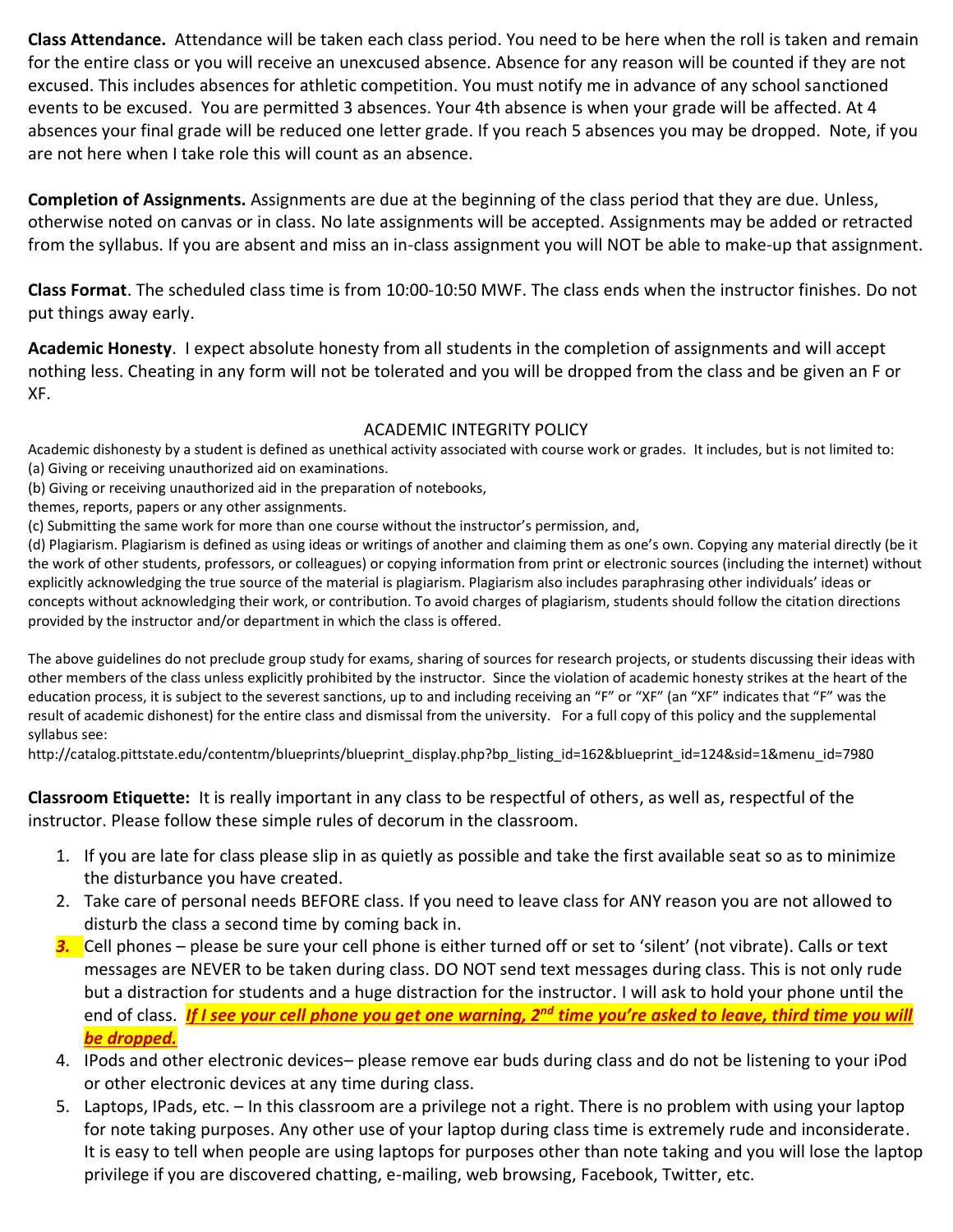#### **Classroom Dress Code:** *No hats, hoods, or sunglasses worn in class. I need to be able to see your eyes.*

**Communication with Instructor:** Any form of communication, besides in-person meetings, with instructor (e-mails, phone messages, etc.) must contain students first and last names and course title. Subject title e-mails with the course number "REC 160" with your name and reason (i.e. REC 160 – Usain Bolt – Meeting?). Time is valuable; to make sure we are all using our time valuably, schedule a meeting with me via email to make sure I will be there and can be prepared to discuss the issue at hand.

**Extra Credit Opportunity:** VOLUNTEER IN THE FIELD!!! For every hour that you volunteer you will earn **5 extra credit points**. You may earn no more than 25 points of extra credit. With each activity, you must have a staff member sign off and you write a brief summary ( $\frac{1}{2}$  page) of the event. Time may only be counted once; it will not be counted for more than one class. Extra credit will be added to the final grade. If you sign up and don't show up for any opportunities you will not be allowed to receive extra credit throughout the remainder of the semester. Opportunities must be approved.

### **DESCRIPTION OF ASSIGNMENTS**

## **1. Personal Recreation Experience Paper**

# (*Due the second week of class, on your section class day at 10:00AM (HARD COPY) handed to me)*

This paper requires no reading or outside research! Think of the most memorable or meaningful recreational event of your life to this point, no matter what it is. Try to recall as much detail about that experience as you can. The event may be something that happened very quickly (you were skydiving and your main parachute didn't open so you had to use your emergency parachute) or something that took some time to unfold (you climbed Mount Everest and it took 3 months). The choice is completely up to you. Write a descriptive paper about that experience: minimum 2 full pages of text, turned in on Canvas - PDF format, double spaced, 1 inch margins all the way around, Arial font, 12 point type, with a cover page containing the title of your paper, your name, due date of assignment, class number, and title. A portion of your grade will be based on these things.) Describe the experience with as much detail as you can, tell who you were with or if you were alone, explain what emotions or feelings you associate with that event, and explain why this particular experience is so memorable or meaningful to you. **(100 points)**

## **2. Interview with a Recreation Professional that works OFF Campus --**

## (*Due the eighth week of class, on your section class day at 10:00AM (HARD COPY) handed to me)*

An interview with someone in the field of Recreation. The person you interview must be a full-time employee who is in a professional or leadership position (must be approved by instructor by *September 11th*). The name of the person, organization, and position title of the person must be on the assignment when you turn it in. Interview must consist of a minimum of 15 questions and written in paragraph form as a paper. This interview is designed to help you learn more about the profession. We will go over appropriate interview questions and interview etiquette in class. **(100 points)** 

## **3. Inventory of Your Leisure Time**

## (This will be handed out in class)

For this assignment you will be given a form that will be used to account for the use of your time for 1 week (168 hours). You will keep track of your activities 24 hours per day for seven days and fill them in on the form. Then you will separate your time into several categories (work, sleep, school, leisure, etc.). You will analyze the use of your time and answer some questions about your results. The form and materials you need will be distributed in class. **(100 points)**

#### **4. Exams (8 total)**

Exams will cover any assigned material from the class textbook. All exams will cover the assigned articles and material presented in class. All assigned reading and information presented in class (lecture, video, guest speaker, etc.) will be considered fair material to present on an examination. All exams are worth 100 points. **(800 total points)**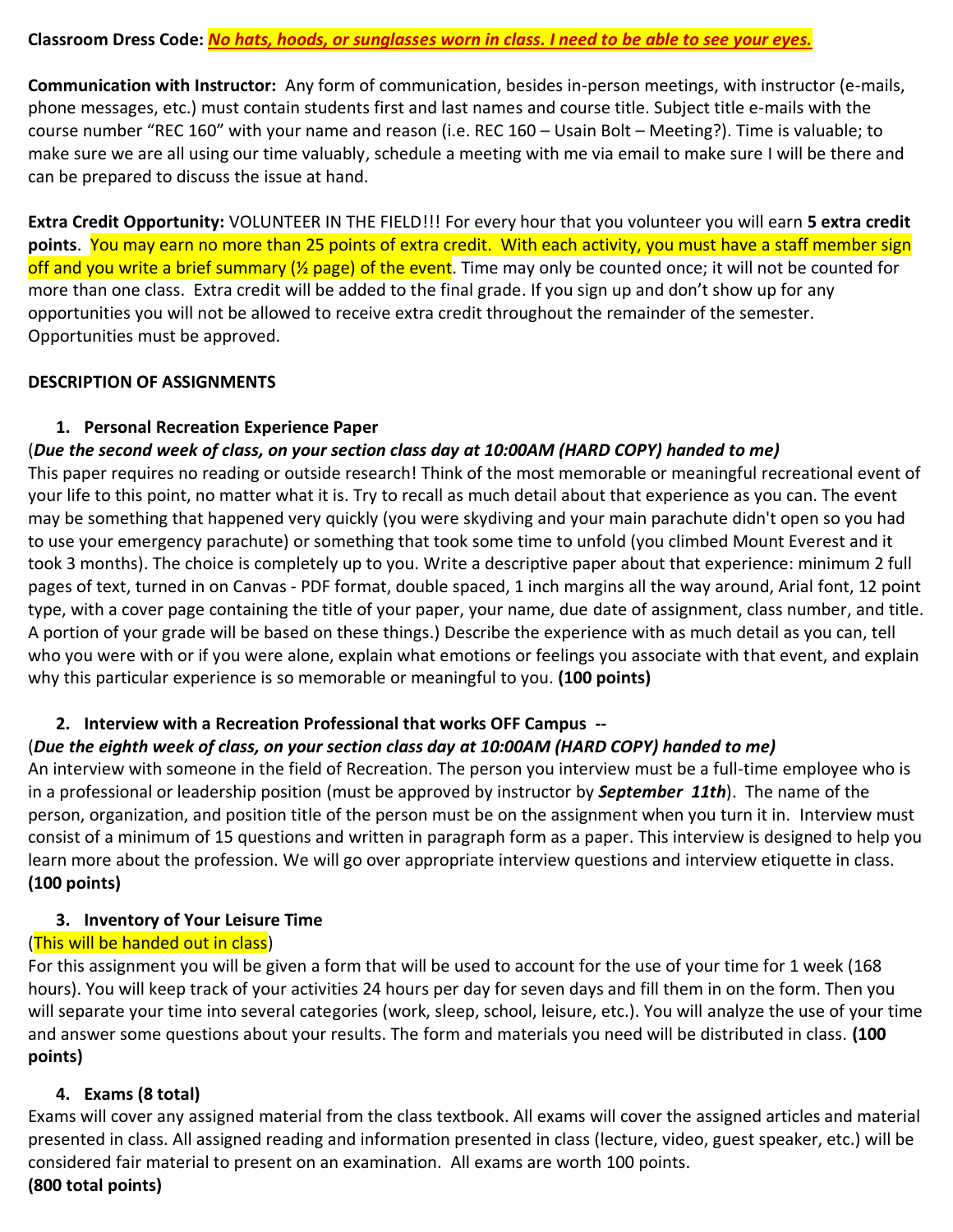# **5. Attendance / In-Out of Class Exercises**

These are short, (10 point) exercises in which you will express an opinion, complete a task or be part of a group problem solving exercise. There will be several of these throughout the semester. They will be unannounced and may come at any point during the class. If you are in class you will have the opportunity to receive full credit. If you are not you will receive a 0 on the exercise and it cannot be made up. **(100 total points)**

### **Grading**

Final grades will be earned based upon the total points accumulated from exams, assignments, and class participation. Grades will be determined earned as follows:

 $90% + = A$ 80%-89%= B 70%-79%= C 60%-69%= D  $<60\% = F$ 

| Total points 1000                               |
|-------------------------------------------------|
| Attendance and In & Out of-Class Exercises - 50 |
| Exams $-750$                                    |
| Inventory of Your Leisure Time $-50$            |
| Interview with a Recreation Professional - 100  |
| Personal Recreation Experience Paper - 50       |

Calculate your grade by dividing YOUR POINTS by TOTAL POINTS (i.e. 784/1000 = .784 or 78%)